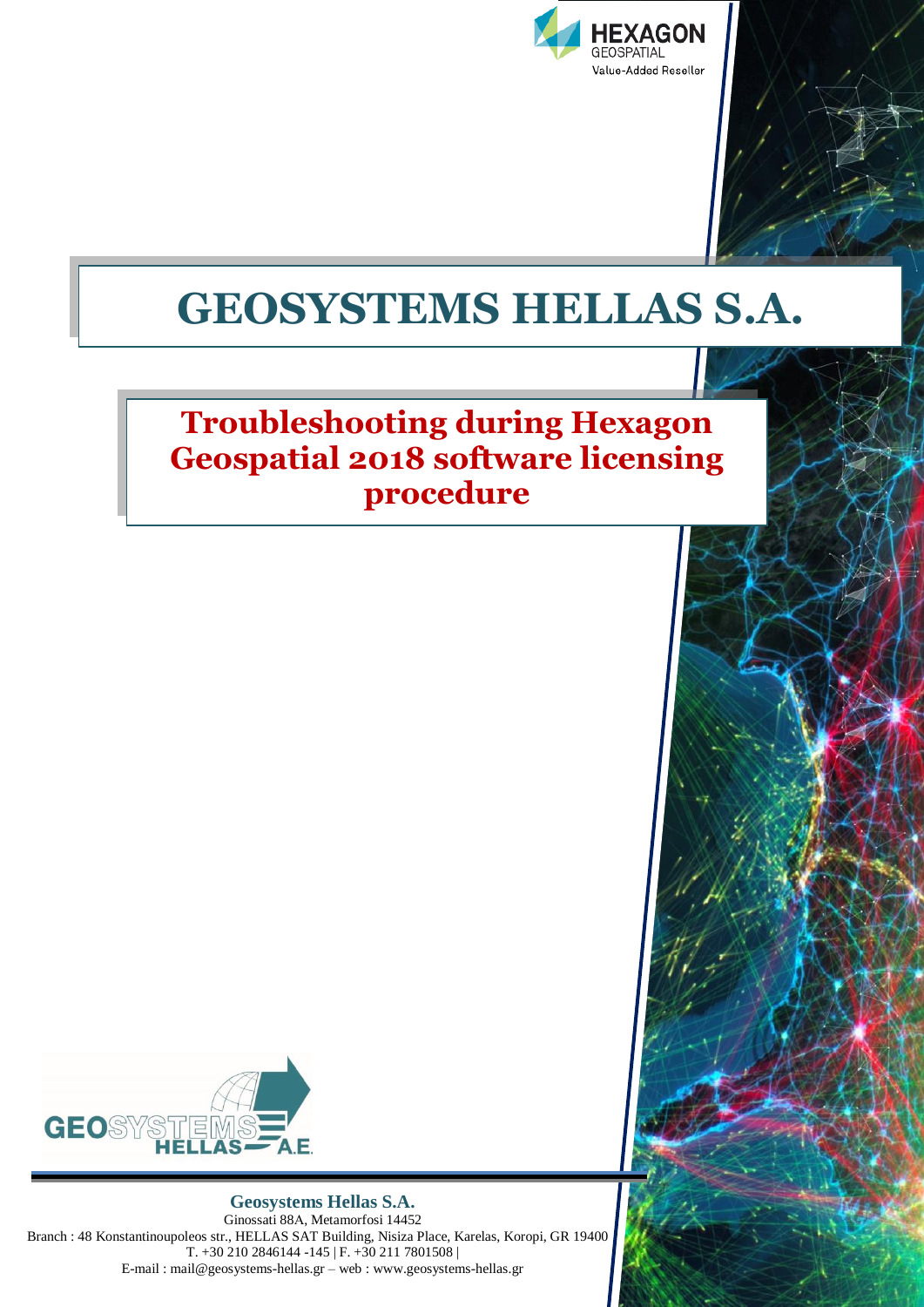



- 1) Ensure you have deleted all .lic files from your system, from previous versions of your Hexagon Geospatial software
- 2) Ensure you have all the latest Windows Updates installed. If Windows Updates are not installed, then DotNet Framework will not be updated/installed properly, which will impact the install of all our 2018 installs including Geospatial License Administrator.
- 3) Check the Internet Options in Internet Explorer. Under the advanced tab, ensure the Use TLS 1.2 setting is checked.<br>Solution

|          | <b>Internet Options</b> |                    |                                 |                                                             | 7        | × |
|----------|-------------------------|--------------------|---------------------------------|-------------------------------------------------------------|----------|---|
|          |                         |                    |                                 | General Security Privacy Content Connections Programs       | Advanced |   |
| Settings |                         |                    |                                 |                                                             |          |   |
|          |                         |                    |                                 |                                                             |          |   |
|          |                         |                    |                                 | Empty Temporary Internet Files folder when browser is ck A  |          |   |
|          |                         | Enable DOM Storage |                                 | Enable 64-bit processes for Enhanced Protected Mode*        |          |   |
|          |                         |                    | Enable Enhanced Protected Mode* |                                                             |          |   |
|          |                         |                    |                                 | Enable Integrated Windows Authentication*                   |          |   |
|          |                         |                    | Enable native XMLHTTP support   |                                                             |          |   |
|          |                         |                    |                                 | Enable Windows Defender SmartScreen                         |          |   |
|          |                         |                    |                                 | Send Do Not Track requests to sites you visit in Internet E |          |   |
|          | <b>Use SSL 3.0</b>      |                    |                                 |                                                             |          |   |
|          | Use TLS 1.0             |                    |                                 |                                                             |          |   |
|          | Use TLS 1.1             |                    |                                 |                                                             |          |   |
|          | <b>Use TLS 1.2</b>      |                    |                                 |                                                             |          |   |
|          |                         |                    |                                 | Warn about certificate address mismatch*                    |          |   |
|          |                         |                    |                                 | Warn if changing between secure and not secure mode         |          |   |
| €        |                         |                    |                                 |                                                             |          |   |

 $\mathbf{r}$  and  $\mathbf{r}$  and  $\mathbf{r}$  and  $\mathbf{r}$  are the set of  $\mathbf{r}$  and  $\mathbf{r}$ 

We know that Windows Server 2012 does NOT have this option enabled, so every customer with that operating system will have to manually enable. It is a good idea for operating systems to ensure the TLS is enabled.

- 4) Check the C:\ProgramData\Intergraph\Licensing\ActivationSettings.xml file. Ensure the URL is [https://licensing.hexagongeospatial.com:443/flexnet/services/ActivationService?wsdl](https://licensing.hexagongeospatial.com/flexnet/services/ActivationService?wsdl)
- 5) Do a Ping test: from a command prompt, ping licensing.hexagongeospatial.com If that is not successful, then the customer network is blocking traffic to our network.

**GEOSYSTEMS-HELLAS Α.Ε.**

Ginossati 88Α, Metamorfosi, 14452 **Branch :** 48 Konstantinoupoleos str., HELLAS SAT Building, Nisiza Place, Karelas, Koropi, GR 19400 T. +30 210 2846144 -145 | F. +30 211 7801508 | E-mail : mail@geosystems-hellas.gr web : www.geosystems-hellas.gr